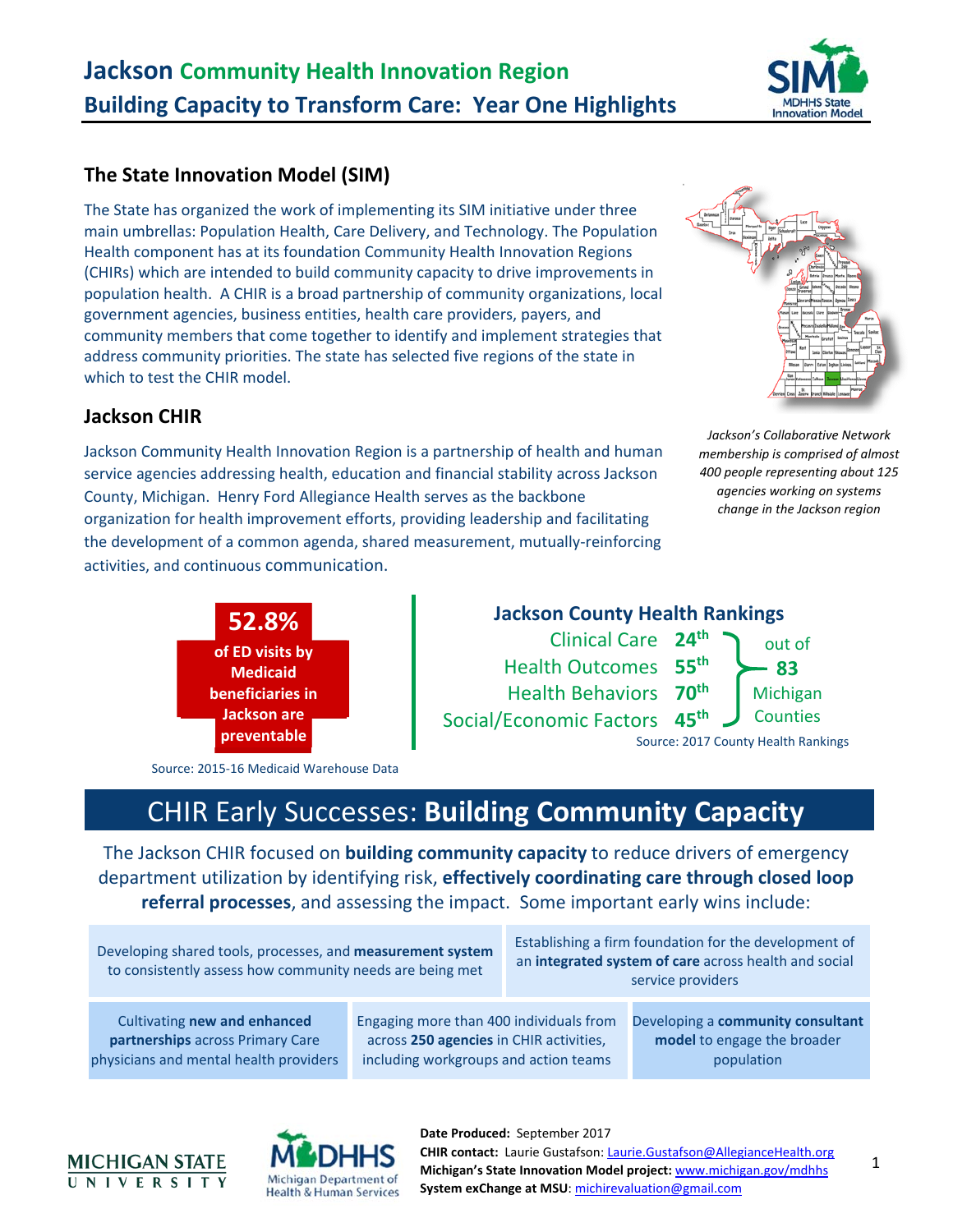# **Jackson Community Health Innovation Region Building Capacity to Transform Care: Year One Highlights**



**Early Success Spotlight** 

Establishing a Firm Foundation for the Development of an **Integrated System of Care**

### **What was the challenge?**

An assessment of health and social service agency workflows in Jackson County revealed numerous service inefficiencies and duplications. With no standardized screening process or closed loop referral system in place, staff could not track services provided to individuals and cross‐sector providers could not communicate effectively with each other.

#### **How did the CHIR address this challenge?**

To develop an integrated system of care, a Clinical Community Linkages (CCL) workgroup was created to steward engagement of existing network action teams and organizations across the community in co‐design of a shared screening, referral and navigation system to link clinical and community services.

The Clinical Community Liaison completed over 70 interviews of clinical and social service leaders and front‐line staff to identify intervention methods, approaches, and strategies that might be adopted to fit Jackson's needs. The findings informed the strategy to integrate the **Social Determinants of Health screening tool and closed‐loop referrals** into social service and clinical provider settings.

### **As a result, what changed?**

The growing collaboration clarified language across sectors, creating common definitions in support of aligned actions. Social service agencies, leaders and staff co-designed new ways of working together to reduce duplication of efforts and minimize the timeframe needed to link clients to services. The commitment to adopt common tools and workflow processes helped generate cohesion between participating agencies. Participants seem enthusiastic and hopeful in a way that were not apparent prior to the project.

### **What lessons were learned?**

- Develop a mechanism that allows smaller agencies to participate and/or be involved to avoid feelings of exclusion.
- Ensure ownership and accountability by participating agencies and organizations in all decisions and action plans development
- Start small, and let agency staff positively react, see the value, and then bring to scale.
- High intensity cross-sector engagement requires trust and time.





**Date Produced:**  September 2017 **CHIR contact:** Laurie Gustafson: *Laurie.Gustafson@AllegianceHealth.org* **Michigan's State Innovation Model project:** www.michigan.gov/mdhhs **System exChange at MSU**: michirevaluation@gmail.com

*"As a community, we have embraced the possible through clinical‐community linkages work."* 

‐ CCL workgroup member

### **Elements of a Successful CHIR Process**



‐ CCL workgroup member

"*Just yesterday two long‐ standing agencies involved in the pilot to develop the social service navigation system realized that they each had services available that could mutually benefit their respective clients*." ‐ Hub partner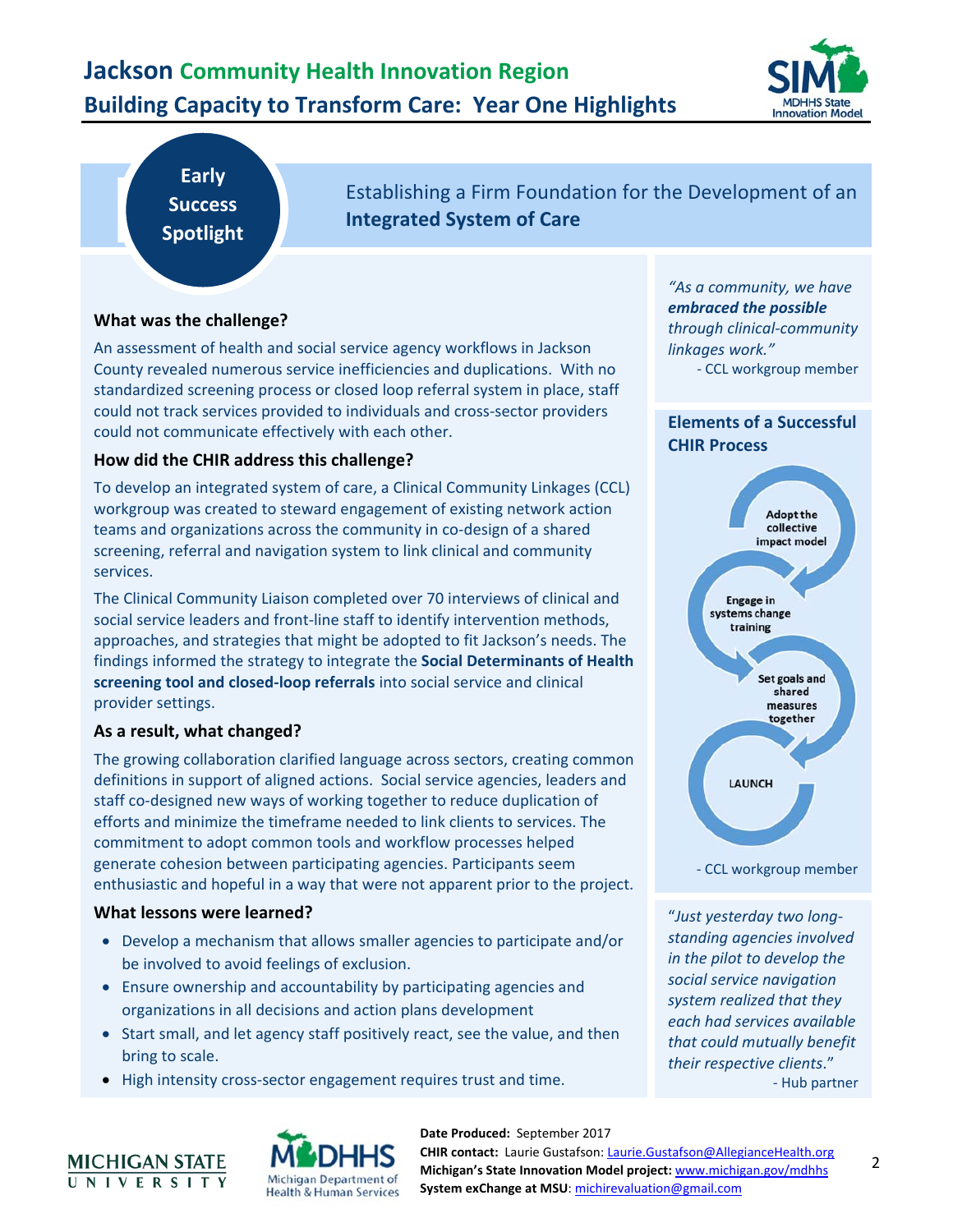# **Jackson Community Health Innovation Region Building Capacity to Transform Care: Year One Highlights**



**Early Success Spotlight** 

Developing Shared Tools, Processes, and **Measurement System** to Consistently Meet the Health Needs of the **Community** 

### **What was the challenge?**

Although shared community health assessment processes were quite robust, efforts were siloed within sectors and heavily focused on evaluating "health" without adequately integrating social determinants and equity as equally important outcomes to inform strategy development and ultimately improve the well-being of our residents.

### **How did the CHIR address this challenge?**

Jackson County's existing collective impact network prioritized the development of a cross‐sector **shared measurement system** (SMS) to support efforts to collect, analyze and report data in new ways to help understand community conditions. An ad‐hoc committee was formed with representatives from the Health Improvement Organization, the Cradle to Career Education Network, and the Financial Stability Network to focus on identifying and designing the components of a SMS. The group has a high level of engagement with agendas and workspaces designed to support group interaction. Group members analyzed information and made recommendations in meeting work sessions.

## **As a result, what has changed?**

The design of a SMS is underway. Early accomplishments include the design of a set of indicators to better understand resident's current well‐being in areas related to health, education, and financial stability. Data on these indicators will be gathered from a sampling of residents during the last quarter of the calendar year using a phone survey. These data will be analyzed by backbone staff and the SMS workgroup. This is one component of the system that will help to identify community conditions, track and measure the impact of interventions and document how the overall system is functioning. Access to better, more real time data will help inform decision‐making, thus improving the care/supports provided.

## **What lessons were learned?**

- Go slow to keep group members actively engaged in complex work.
- Provide information at a level that is understandable to diverse stakeholders.
- Provide opportunities throughout the process for group members to articulate their needs.
- Maintain an open, transparent process to ensure what is developed addresses the needs of all involved.





**Date Produced:**  September 2017 **CHIR contact:** Laurie Gustafson: *Laurie.Gustafson@AllegianceHealth.org* **Michigan's State Innovation Model project:** www.michigan.gov/mdhhs **System exChange at MSU**: michirevaluation@gmail.com

*"The development of a Shared Measurement System is critical to the success of our collective impact efforts because it will further reinforce our community's commitment to working together to improve the lives of Jackson County residents and provide us with the data that is needed, in ways that are useful, as we do this work together"*

‐ BBO Member

#### **Shared Measurement System Design Elements**

- Redefine population outcomes as a combination of health, education, and financial stability indicators
- Benchmark performance against other communities
- Prioritize community issues
- Initiate strategic planning to address issues through collaborative system change activities
- Monitor impact of system changes on community experience and outcomes
- Create a system for engaging community organizations and residents in evaluation and planning